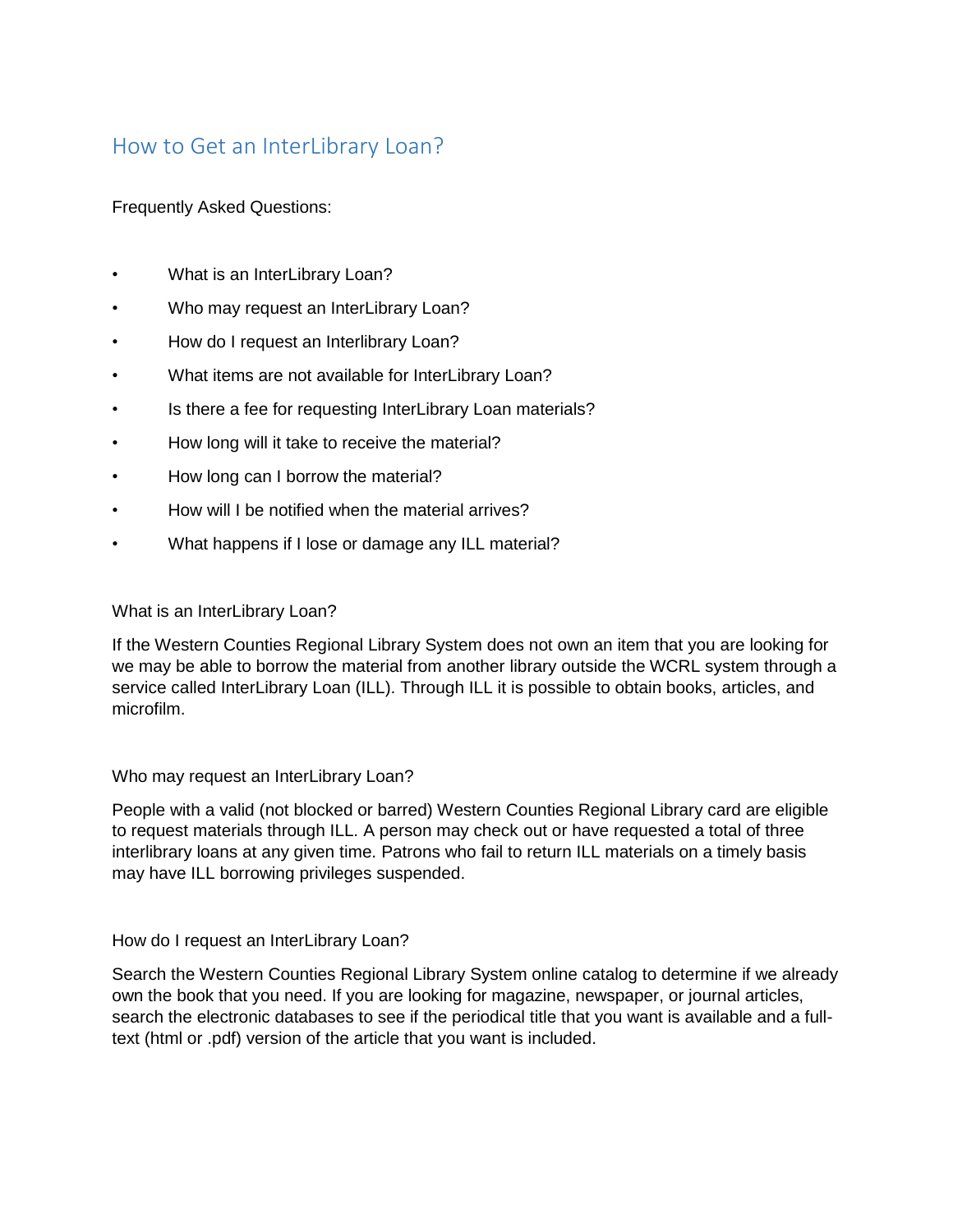You may contact the Interlibrary Loan Department for more information by calling 304-528-5700, or send us an email at ill@cabellcountylib.org.

What items are not available for InterLibrary Loan?

For patrons - No materials will be requested from lending libraries that are in the WCRL collection or are "ON ORDER" for WCRL. WCRL will screen carefully all requests for ILLs in conformance with ILL codes and copyright restrictions.

The Library reserves the right to refrain from requesting materials which experience indicates will not be loaned or which materials the Library chooses to purchase for our collection.

### For libraries

The Western Counties Regional Library System will loan all material except the following:

- Audio-visual materials
- Periodicals
- Genealogical, heraldic or similar materials
- Rare materials
- Microfilm or microfiche
- Reference materials
- New, popular or high-demand items

Materials are loaned without charge. Articles will be photocopied from any material that is not loaned in compliance with Title 17 of the Copyright Law. Please email the Interlibrary Loan Department at ill@cabellcountylib.org with requests or questions.

For genealogical materials, please refer to our genealogy correspondence policy.

Is there a fee for requesting InterLibrary Loan materials?

We make every effort to obtain your materials from libraries that do not charge fees. However, sometimes payment of a fee is necessary to obtain the requested materials. The lending library, not the InterLibrary Loan Department, determines any such fees and/or service charges.